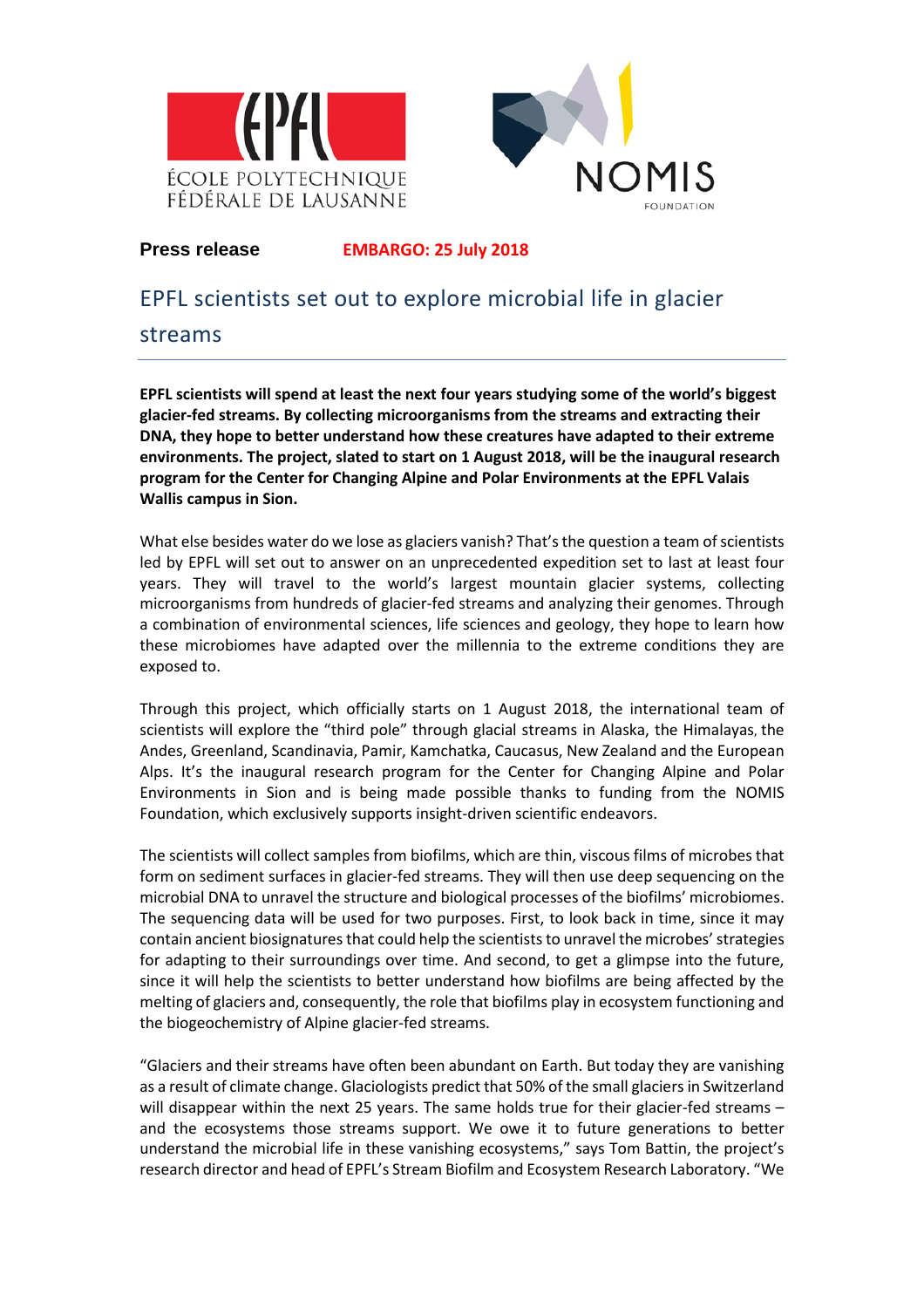

### **Press release EMBARGO: 25 July 2018**

can achieve that only with the support of foundations like NOMIS, and only by taking a crossdisciplinary approach bringing together experts from ecology, biogeochemistry, molecular biology and glaciology."

"I am pleased that EPFL is at the center of an initiative to document the microbial life found inside glaciers through this study on glacial runoff," says EPFL President Martin Vetterli. "This research has global importance and is a natural fit for the new Center for Changing Alpine and Polar Environments at EPFL Valais Wallis." This enthusiasm is shared by Markus Reinhard, Managing Director at NOMIS: "We are delighted to support this exciting research project, which reflects NOMIS' vision of encouraging interdisciplinary, novel research that has the potential to provide transformational insights about our world."

The first expedition will begin in February 2019. It will be led by Mike Styllas, a geologist and Himalayas specialist, with the help of two mountain experts from Canada and Italy. The genome research will be carried out in association with Professor Paul Wilmes and his team at the University of Luxembourg. Michael Zemp, a research associate at the University of Zurich, will provide his expertise in glaciology. The scientists will start training this summer in the Swiss Alps.

Even before the first expedition gets underway, Battin is already looking ahead to his next challenge. He would like to archive DNA from glacier-fed-stream microbes in a repository that would be housed at the EPFL Valais Wallis campus. This archive would give tomorrow's researchers a "map" of the microbiomes as they stand today. It won't be long before advancements in molecular biology, and especially genetic sequencing, lead to new discoveries in microbiome processes and bring new perspectives on the use of bioprospecting in the field of biotechnology. Battin's DNA archive would also include samples from any research institution wishing to contribute, thereby creating a unique global repository of genetic information on the life in vanishing ecosystems and extreme environments.

### **For the media: EPFL will coordinate an excursion to the Rhône glacier with the research team on 13 September. Registration is required; please, send us an email at [presse@epfl.ch](mailto:presse@epfl.ch) no later than 31 August.**

**Links**

- [Press kit \(press release in EN, FR and DE\)](https://go.epfl.ch/Microbial_Life_Glacier_Streams)
- Center for Changing Alpine [and Polar Environments, EPFL](https://enac.epfl.ch/page-155629-en.html)
- **[Stream Biofilm and Ecosystem Research Laboratory, EPFL](https://sber.epfl.ch/)**
- [EPFL Valais Wallis](https://valais.epfl.ch/Homepage)
- [The NOMIS Foundation](https://nomisfoundation.ch/)
- [Ecosystems Biology Group, University of](https://wwwen.uni.lu/lcsb/research/eco_systems_biology) Luxembourg
- [Department of Geography, University of](http://www.geo.uzh.ch/en.html) Zurich